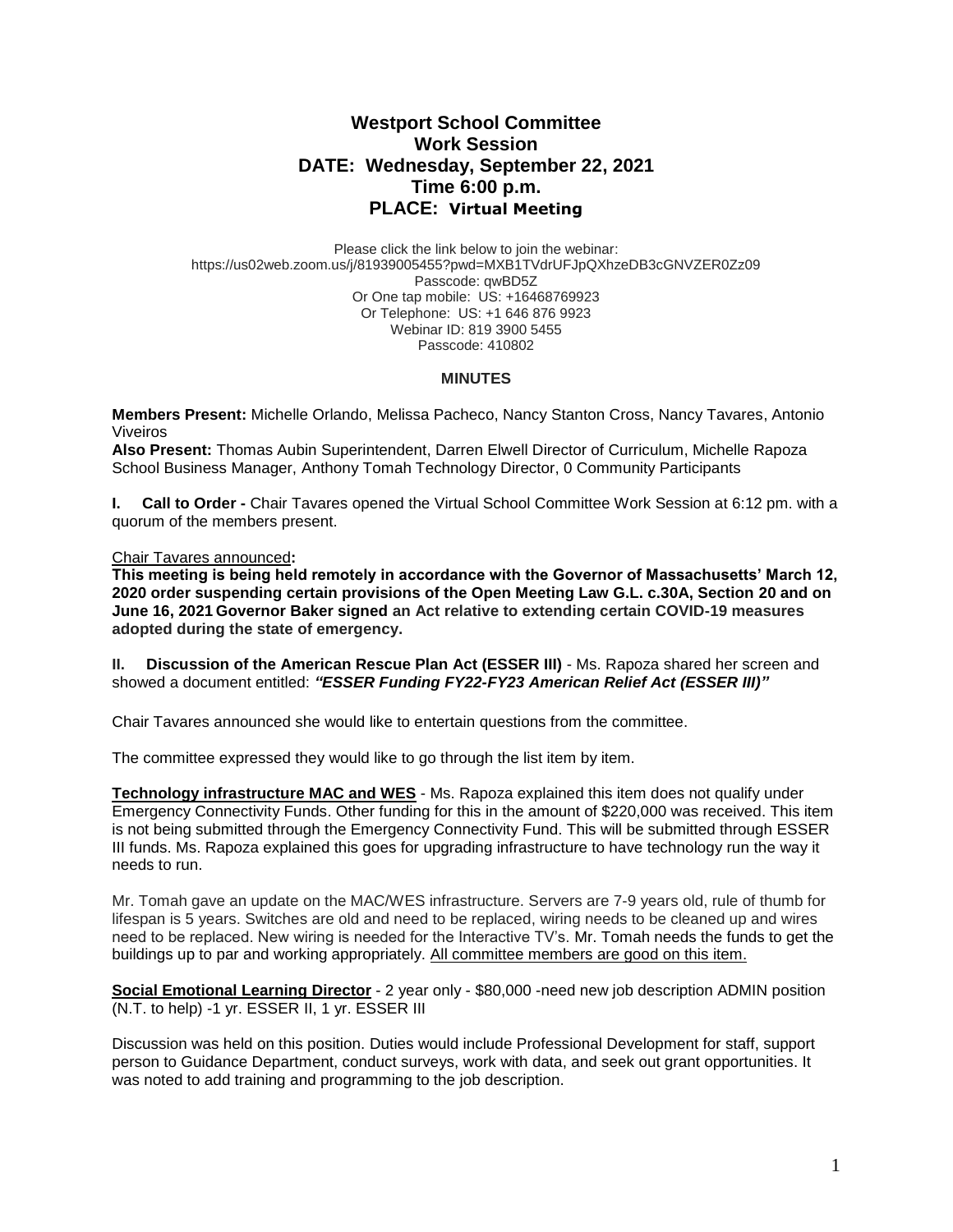A question was raised on what happens to this position after the 2 years? Mr. Aubin mentioned this position would be evaluated to see if it is still needed.

After further discussion, it was decided to change this position to hire another School Adjustment Counselor (SAC) with a focus on social emotional learning and working with Ruler Programming.

Mr. Aubin informed everyone the grant can be amended if needed for up to 2 years with 2024 as the deadline.

**MTRS for SEL Director** - \$7,200 - Social Emotional Learning Director changed to School Adjustment Counselor (SAC) - District needs to pay for their retirement. Committee agrees to this item.

### **Student Enrichment and networking program (contracted) - consultant** - \$40,000

Mr. Mike Fernandes is involved with an after-school program called "*Start Them Young"* working with grades K-4 to get enrichment programs to engage younger students. Programs being explored include cross country, soccer, drama (Game theatre), and music.

Ms. Pacheco raised a concern that we are paying \$40,000 on a consultant when district staff should be doing this. Also, programs are done by the Music Boosters and PTO. Mr. Aubin mentioned that when depending on funding, sometimes programs fall through. The district needs sustainability. Mr. Aubin mentioned they met with the PTO from MAC and WES yesterday and they were excited about this idea.

Ms. Stanton Cross mentioned Mr. Fernandes is a motivational speaker and on the forefront concerning nutrition. Mr. Fernandes will talk to parents, getting kids involved, write grants and is very connected to the community.

Programs will be no charge. The position will be re-assessed after 1 year. Committee is ok with this item.

Discussion was held on the grant balance of **\$65,797**. Committee members would like these funds to be directed to student enrichment and be place in Student Enrichment Programming.

**Student Enrichment - Nurse Coverage** - \$5,000 - Nurse on duty with after school programming.

**Student Enrichment - Stipends** - \$25,000 (1,000 x 25 clubs)

**Student Enrichment - Daily Bus** - \$55,000. \$306 per day- WES to MAC Committee is all set with the enrichment items above.

#### **Stonewall repair for WES-Outdoor Learning Center** - \$25,000 - po signed

Mr. Aubin explained the wall is falling apart. Placing limestone to stop water seepage. Fixing the wall will create a learning environment to allow teachers to take kids outside.

**Digital Sign - WES Communication** - \$28,700 - po signed - Sign will be located where parents pull into WES.

Committee approved all of the above items.

**Summer Programs** - balance needed to support 2021 & FY22 Summer \$50,000. Remaining \$25,000 to cover 2021 summer / another \$25,000 for upcoming Summer 2022.

**Reading Specialist specialized in OG** - \$70,000 - High School Only - Mr. Elwell reported we now have a Reading Specialist at the middles school and WES.

**Tent Rental** - \$2,000 x 12 only at WES. months - \$16,000 - one tent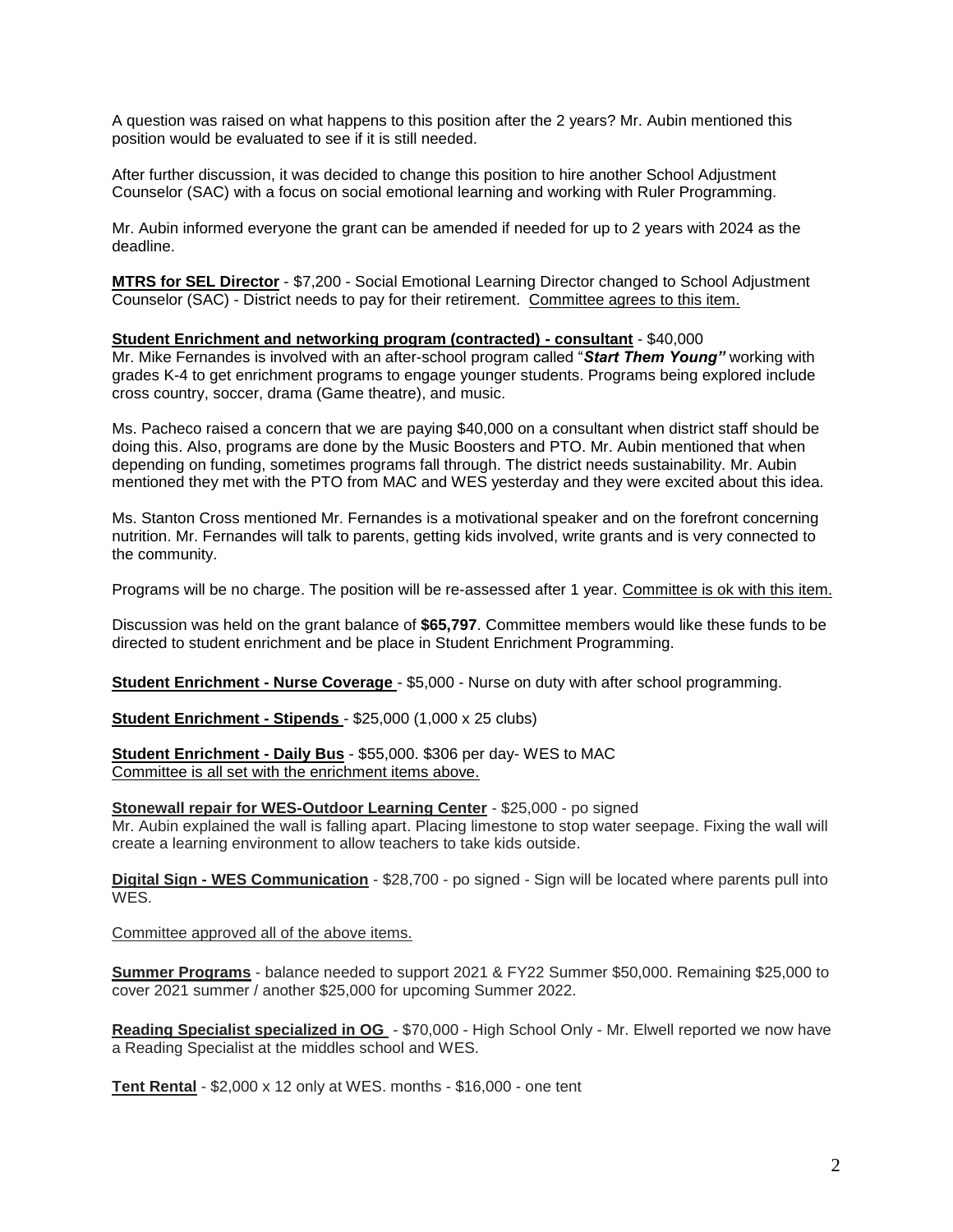### Committee approved all of the above items.

**Pre-K Teacher - 3 day/2 day program** - \$60,000 - Mr. Aubin explained the committee asked to do a survey and make calls to poll parents. Based on the results another class is needed.

**Pre-K Teaching Assistant - \$35,000** - Goes together with the Pre-K teacher listed above. Ms. Rapoza added that 30% pays for the program from the tuition received. Moving forward this amount will be less. There are about 15 children. Mr. Aubin will get the correct figures.

**PPE Filters and Chemicals** - \$25,000 - Kim is getting quotes - move to ESSER II - add LED lights, etc. INCREASE

Committee approved all of the above items.

**Custodian 1.5** - \$60,000 continuation of additional custodial staff FY22 & FY23 Mr. Aubin informed everyone the standard is 1 custodian for every 30,000 sq. feet. The new building is larger.

**Zoom Year** - \$3,300 - Includes 500 participant Mtg.

**WES Playground 15K landscaping upgrade** - \$400,000 - Pre-approval needed over 30K Ms. Rapoza reported that companies met with Ms. Duquette and Mr. Grandfield. The companies gave quotes on different variables on costs for playground sets ranging from \$360,000, \$370,000, and \$390,000. Also improving the aesthetics was looked into. Due to the construction certain areas were damaged. It was noted to make sure equipment purchased is age appropriate. Ms. Pacheco suggested looking into obstacle courses for all ages. Ms. Pacheco would also like to expand on the strength and conditioning room. Ms. Rapoza will provide more information on this for the next SC meeting.

**Go-Guardian-Security for students** - \$35,000 - 2 years 17,500 x 2 (FY22 & FY23)

Committee approved all of the above items.

**COVID Cleaning for Extended Day** - (30 min per day x 5 staff) 4,950 - 5.0 hours week x 19.00 hour x 52 weeks (POD cleaning)

**Bell covers are flexible screen-type items that reduce spittle** - Middle School \$1,400 - Music Department mouth pieces.

**Badge System MAC and WES** - \$40,000 - Mr. Tomah explained there are more door entrances that have card readers in the new MHS.

**Building Substitutes** - \$150,000. - 2 at each building based on an hourly rate (fill rate averaged 68% and 40%)

Committee approved all of the above items.

**Cleaning windows WES** - \$1,595

**Repair windows and screens - MAC & WES** - \$9,802

Committee all set on window items.

**Part time HR** - \$15,200 - \$20-hour x 19 hours x 40weeks - Committee all set on this item.